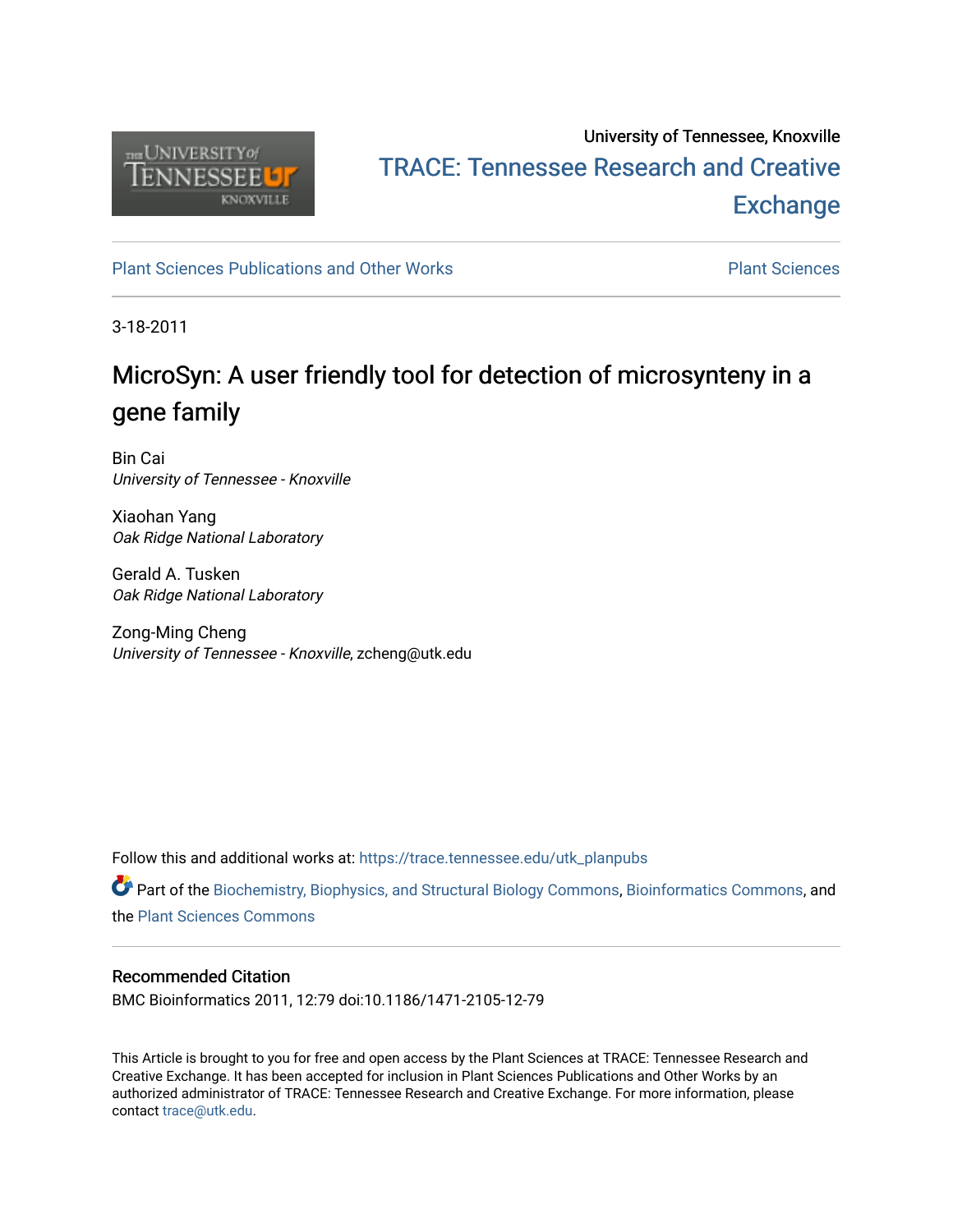# **SOFTWARE SOFTWARE** *CONSERVERSE EXECUTIVE EXECUTIVE EXECUTIVE EXECUTIVE EXECUTIVE EXECUTIVE EXECUTIVE EXECUTIVE EXECUTIVE EXECUTIVE EXECUTIVE EXECUTIVE EXECUTIVE EXECUTIVE EXECUTIVE EXECUTIVE EXECUTIVE EXECUTIVE EXECUT*



# MicroSyn: A user friendly tool for detection of microsynteny in a gene family

Bin Cai<sup>1,2</sup>, Xiaohan Yang<sup>3,4</sup>, Gerald A Tuskan<sup>3,4</sup> and Zong-Ming Cheng<sup>1,2,4\*</sup>

# Abstract

**Background:** The traditional phylogeny analysis within gene family is mainly based on DNA or amino acid sequence homologies. However, these phylogenetic tree analyses are not suitable for those "non-traditional" gene families like microRNA with very short sequences. For the normal protein-coding gene families, low bootstrap values are frequently encountered in some nodes, suggesting low confidence or likely inappropriateness of placement of those members in those nodes.

Results: We introduce MicroSyn software as a means of detecting microsynteny in adjacent genomic regions surrounding genes in gene families. MicroSyn searches for conserved, flanking colinear homologous gene pairs between two genomic fragments to determine the relationship between two members in a gene family. The colinearity of homologous pairs is controlled by a statistical distance function. As a result, gene duplication history can be inferred from the output independent of gene sequences. MicroSyn was designed for both experienced and non-expert users with a user-friendly graphical-user interface. MicroSyn is available from: [http://fcsb.njau.edu.](http://fcsb.njau.edu.cn/microsyn/) [cn/microsyn/.](http://fcsb.njau.edu.cn/microsyn/)

**Conclusions:** Case studies of the microRNA167 genes in plants and Xyloglucan ndotransglycosylase/Hydrolase family in Populus trichocarpa were presented to show the utility of the software. The easy using of MicroSyn in these examples suggests that the software is an additional valuable means to address the problem intrinsic in the computational methods and sequence qualities themselves in gene family analysis.

## Background

Over the past  $\sim$  200 million years, flowering plant (angiosperm) genomes have undergone multiple wholegenome duplications (WGDs), followed by chromosomal rearrangement, gene shuffling and gene loss after each duplication, as well as subsequent inversions, translocations and tandem duplications [\[1](#page-12-0)]. In addition, among short DNA segments mobile elements like retrotransposons have caused additional rearrangements and partial or complete gene duplications. As a result, extant angiosperms vary more than 1000-fold in genome sizes and nearly 50-fold in chromosome numbers [\[2\]](#page-12-0). Such multilevel rearrangements, accompanied by simultaneous gene loss and tandem duplications, make it very challenging to understand genome evolutions, to infer paleo-polyploidy and to determine the orthology and paralogy among and within plant species.

\* Correspondence: [zmc@njau.edu.cn](mailto:zmc@njau.edu.cn)

<sup>1</sup>College of Horticulture, Nanjing Agricultural University, Nanjing, China Full list of author information is available at the end of the article



Inferring the evolutionary history of a gene family and related chromosome segments is one of the main tasks in studying biological evolution. The traditional phylogenetic principles and methods are based on amino acid



© 2011 Cai et al; licensee BioMed Central Ltd. This is an Open Access article distributed under the terms of the Creative Commons Attribution License [\(http://creativecommons.org/licenses/by/2.0](http://creativecommons.org/licenses/by/2.0)), which permits unrestricted use, distribution, and reproduction in any medium, provided the original work is properly cited.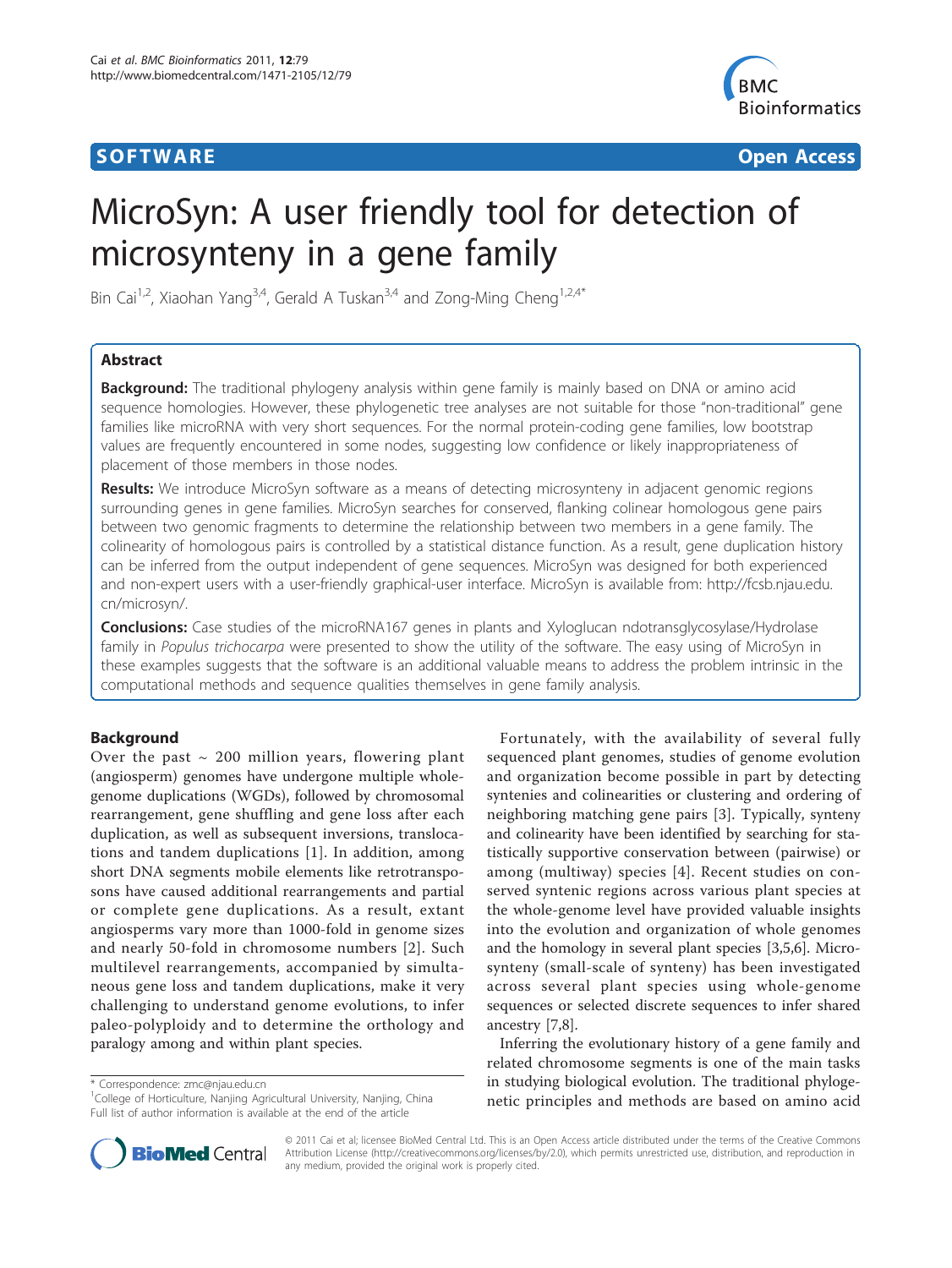or nucleotide sequence to assess homology, determine orthology and paralogy, and deduce relationships within gene families and/or reconstruct gene evolutionary events. Several approaches have been developed including parsimony, phonetic and maximum likelihood; each has drawbacks, especially when the sequences of the interested genes are truncated, contain gaps or are low quality [\[9](#page-12-0)]. Since traces from past evolution events for a gene family can often be detected from the local genome organization [[10\]](#page-12-0), we may be able to take advantage of microsynteny to better infer gene family evolution.

The identification of synteny, whether macro- or micro-synteny, can be laborious and error-prone, and is usually performed manually with some basic tools such as BLAST [[11](#page-12-0)]. Some software packages have been developed to facilitate such searches. ADhoRe was developed to find synteny, particularly for larger genomic regions [[12](#page-12-0)]. An automatic microsynteny analysis pipeline and a synteny database have been developed for animals [[13](#page-12-0)]. However, these tools and pipeline are case-specific or for specialists with extensive training and experiences. Their limited user interface makes themselves difficult to be used by users without specific training; a graphical user interface (GUI) is not available in current microsynteny analysis tools.

We have developed a tool, called MicroSyn, to semiautomatically detect microsynteny within an individual gene family. In particular, MicroSyn was designed for both experienced and non-expert users. To demonstrate the utility and use of MicroSyn, we presented a case study of the evolution of miR167 gene family in Arabidopsis thaliana (Arabidopsis), Populus trichocarpa (Populus), Vitis vinifera (grape) and Oryza sativa (rice). We demonstrate how MicroSyn can be used to overcome problems with the reconstruction of phylogenetic relationships from short nucleic acid sequences in that the quality of the sequence alignments rapidly declines when the pair-wise sequence identity falls below 50 or 60%. The precursor sequences of homologous micro-RNAs (miRNAs) are often below this threshold. Additionally, we also conducted a case study to confirm the utility of MicroSyn in verifying the phylogenetic relationships of genes in a traditional protein-coding gene family, using Xyloglucan Endotransglycosylase/Hydrolase (XTH) genes in Populus as a test case.

## Implementation

The software was written in C# language. This tool has been successfully tested on Windows platforms. In designing the software, user's interface was considered to be an important feature. To this end, a GUI of the program is provided (Figure 1); all operations can be done just by clicking the computer mouse. Here we describe the detailed algorithms of MicroSyn.



# Algorithm

# Searching strategy

To study the relationship between two members in a gene family, the DNA sequence containing their neighboring genes are considered. As shown in Figure [2](#page-3-0), gene  $g1$  and  $g2$  are the two members of gene family G and the genomic fragment X contains gene  $g1$  and its neighboring genes; the genomic fragment Y contains  $g2$  and its neighboring genes. The homologous pairs are represented as two gray rectangles connected with dashed line and there are five homologous pairs (a, b, c, d, e) between genomic fragments X and Y. To study the relationship between  $g1$  and  $g2$ , MicroSyn uses the homologous relationship between genes on fragments X and Y. The algorithm takes the gene pair (gene  $g1$  and  $g2$ ) as a starting point to search neighboring homologous pairs. In the process of searching, the software always determines the best adjacent homologous gene pair which remains the best colinearity on the genomic fragments. For example, for pair "a", there are two pairs (b and c) to be selected (Figure [2](#page-3-0)). To determine the best adjacent gene pair, we adopt the distance  $(d_i)$  function that was introduced in ADhoRe [[14](#page-12-0)]. Consider one homologous pair with coordinate  $(x_i, y_i)$  and another pair with  $(x_{i+1})$ ,  $y_{i+1}$ ). The  $d_i$  between two adjacent homology gene pairs  $(x_i, y_i)$  and  $(x_{i+1}, y_{i+1})$  is given by:

$$
d_i = 2max\left(|x_{i+1}-x_i|, |y_{i+1}-y_i|\right) - min\left(|x_{i+1}-x_i|, |y_{i+1}-y_i|\right)
$$

The distance controls the extent of the colinearity for a series of homologous pairs between two fragments. In this way, the homologous pairs that are located in minimum distance are recorded and then the search continues to the next gene pair. According to this criterion, pair "b" is recorded and taken as the new point for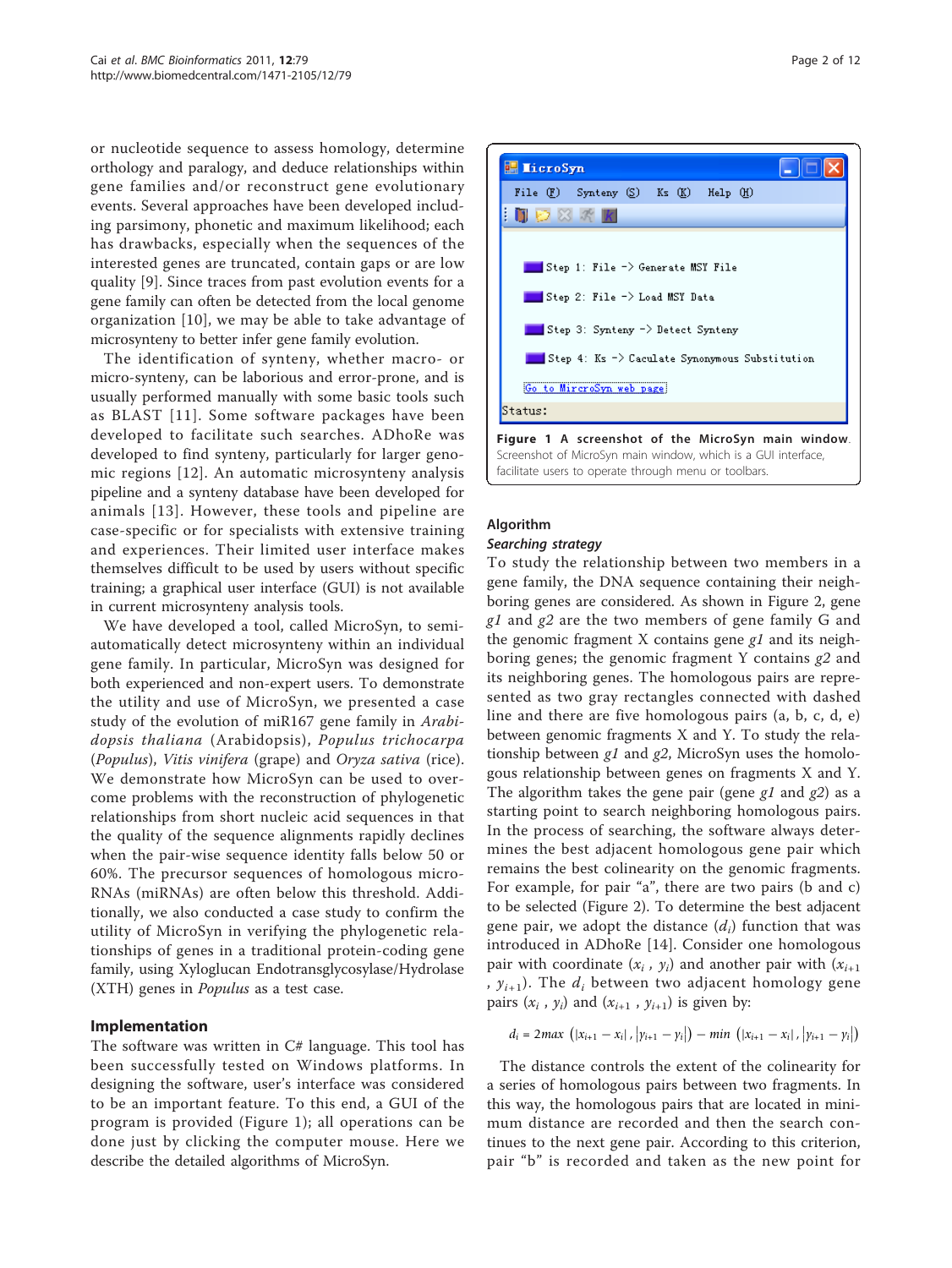<span id="page-3-0"></span>

searching the adjacent homologous pair. Finally, all the fitted pairs are stored into one cluster that contains gene pairs a, b, d and e in Figure 2. The cluster represents the conserved region between two genomic fragments that have evolution relationship. The searching process is mainly controlled by two parameters: the maximum distance,  $max(|x_{i+1} - x_i|, |y_{i+1} - y_i|)$ , between two adjacent genes in each fragment and the actual value of  $d_i$  between two adjacent homologous pairs.

Statistical validation of conserved genomic fragment

To discard a negative cluster that is likely generated by chance, a statistical assessment was developed. Consider two fragments with number of  $m$  and  $n$  genes, respectively, and the number of homologous gene pairs represented by  $l$ . The probability of finding a homologous pair in the two fragments is given by:

$$
a = \frac{l}{m \times n}
$$

Next, considering the detected cluster containing homologous pairs and a searching range of  $d_i^2/2$  gene pairs from two fragments, within the context of a binomial distribution, the gene pair is observed by chance with the probability:

$$
p_i = \frac{d_i^2}{2}a(1-a)\frac{d_i^2}{2} - 1
$$

Thus, when MicroSyn starts searching from a specific gene pair, it detects homologous pairs in an area of *k*

 $\sum$ 1  $\frac{d_i^2}{2}$ , where *k* equals the number of homologous gene

pairs in the cluster. Thus, the final probability to find the cluster containing homologous gene pairs by chance is given by:

$$
p_c = \prod_1^k p_i
$$

In other words, the value of  $p_c$  is determined by both the number of homologous gene pairs in a given detected cluster and the total number of genes in two genomic fragments. So, if  $p_c$  of a cluster exceeds a threshold value, the cluster is considered to be negative and should be discarded.

#### Result

This section describes the pipeline of the tool and its application to two examples of gene families in plants.

#### Pipeline

#### Step 1: Generate MSY file

The conceptual pipeline is showed in Figure [3.](#page-4-0) To detect microsynteny between genes in a family, Micro-Syn requires: 1) names of genes in the family of interest, 2) a data set representing genomic fragments (refer to as gene list) containing the genes in the family and their flanking gene names, their genomic positions and orientations and 3) all predicted gene coding sequences (CDSs). Users are recommended to obtain gene families from some online databases, such as Phytozome [http://](http://www.phytozome.net/) [www.phytozome.net/](http://www.phytozome.net/), PLAZA [[15](#page-12-0)], GreenPhylDB [[16](#page-12-0)], etc. The gene list can be generated based on user's experimental data or it can be downloaded from a precalculated gene list at our web site [http://fcsb.njau.edu.](http://fcsb.njau.edu.cn/microsyn/) [cn/microsyn/](http://fcsb.njau.edu.cn/microsyn/). These gene lists were extracted from whole-genomic GFF file of sequenced species. The count of flanking genes can be set and all above information is merged into a MSY file that can be loaded into the software when a user needs. The MSY file is in Extensible Markup Language (XML) format; one can edit contents of the data set in the MSY file using a text editor if some minor changes need to be made.

#### Step 2: Homologous gene table

The CDSs in MSY file are first translated into corresponding protein sequences by MicroSyn. For gene protein sequences from two gene fragments, for which microsynteny is to be detected, an all-against-all sequence similarity search is initially performed using BLASTP. Homologous genes are determined if two protein sequences have ≥30% sequence identity over an aligned region of ≥100 amino acids. After parsing the sequence similarity search results, a table consisting of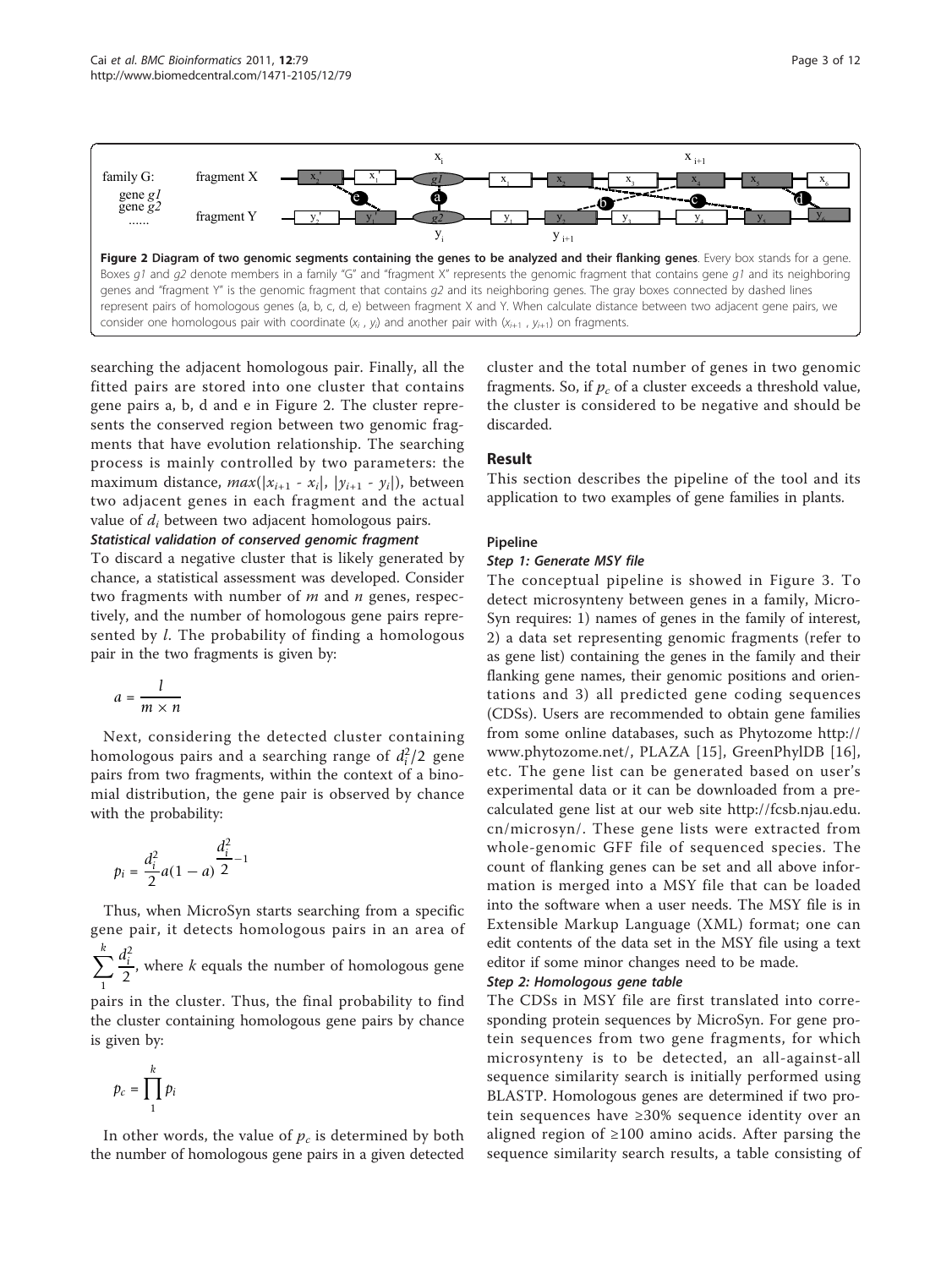<span id="page-4-0"></span>

all pairs of homologous genes is obtained. For recently tandem-duplicated genes, only the member at the first position is included as a representative for tandem homologous genes.

## Step 3: Detection of microsynteny

The homologous gene pairs between two genomic fragments are searched iteratively according to a distance function that controls the colinearity of homologous pairs (see details in algorithm). The selected gene pairs which satisfy the criterion are placed in a cluster which contains the information on microsynteny of two gene fragments. The result of MicroSyn is presented visually and saved in an output file. The graphic file provides an intuitive view of microsynteny that can be saved as an image file. The other information is placed in text format in a main output window (Figure 3).

#### Step 4: Estimation of synonymous substitutions

The peptide alignments, resulting from BLASTP, of each pair of conserved flanking genes surrounding the target gene(s) are taken as a guide to extract highly quality aligned coding sequence, excluding gaps. The level of synonymous substitution (Ks) for the selected nucleotide sequences is calculated using the method by Nei and Gojobori [\[17](#page-12-0)]. The mean Ks value is calculated for all pairs of protein-coding genes between each of genomic fragments.

#### Case Studies

In this study, we demonstrate the utility of MicroSyn by applying it to exploration of two gene families in plants. Sequence resource for case studies

The precursor miR167s sequences of Arabidopsis, Populus, grape and rice were downloaded from the miRNA Registry version 13<http://microrna.sanger.ac.uk/>. The coordinates of miR167s on Arabidopsis and rice were also downloaded from the miRNA Registry. For *Populus* and grape miR167s, the coordinates on newly released genome annotation is not available; we calculated the coordinates of miR167s by aligning each gene against the whole-genome assembly. The GFF and complete CDSs of plant species were obtained from public domains. The Arabidopsis CDSs and GFF were downloaded from TAIR release 9 [ftp://ftp.arabidopsis.org/](ftp://ftp.arabidopsis.org/home/tair/Genes/TAIR9_genome_release/) [home/tair/Genes/TAIR9\\_genome\\_release/](ftp://ftp.arabidopsis.org/home/tair/Genes/TAIR9_genome_release/). The Populus CDSs and GFF were downloaded from [ftp://ftp.jgi-psf.](ftp://ftp.jgi-psf.org/pub/JGI_data/phytozome/v5.0/Ptrichocarpa/annotation/) [org/pub/JGI\\_data/phytozome/v5.0/Ptrichocarpa/annota](ftp://ftp.jgi-psf.org/pub/JGI_data/phytozome/v5.0/Ptrichocarpa/annotation/)[tion/.](ftp://ftp.jgi-psf.org/pub/JGI_data/phytozome/v5.0/Ptrichocarpa/annotation/) The grape CDSs and GFF were downloaded from [http://www.genoscope.cns.fr/externe/Download/Projets/](http://www.genoscope.cns.fr/externe/Download/Projets/Projet_ML/data/12X/annotation/) [Projet\\_ML/data/12X/annotation/](http://www.genoscope.cns.fr/externe/Download/Projets/Projet_ML/data/12X/annotation/). The rice CDSs and GFF were downloaded from [ftp://ftp.plantbiology.msu.](ftp://ftp.plantbiology.msu.edu/pub/data/Eukaryotic_Projects/o_sativa/annotation_dbs/pseudomolecules/version_6.0/all.dir/) [edu/pub/data/Eukaryotic\\_Projects/o\\_sativa/annota](ftp://ftp.plantbiology.msu.edu/pub/data/Eukaryotic_Projects/o_sativa/annotation_dbs/pseudomolecules/version_6.0/all.dir/)[tion\\_dbs/pseudomolecules/version\\_6.0/all.dir/.](ftp://ftp.plantbiology.msu.edu/pub/data/Eukaryotic_Projects/o_sativa/annotation_dbs/pseudomolecules/version_6.0/all.dir/)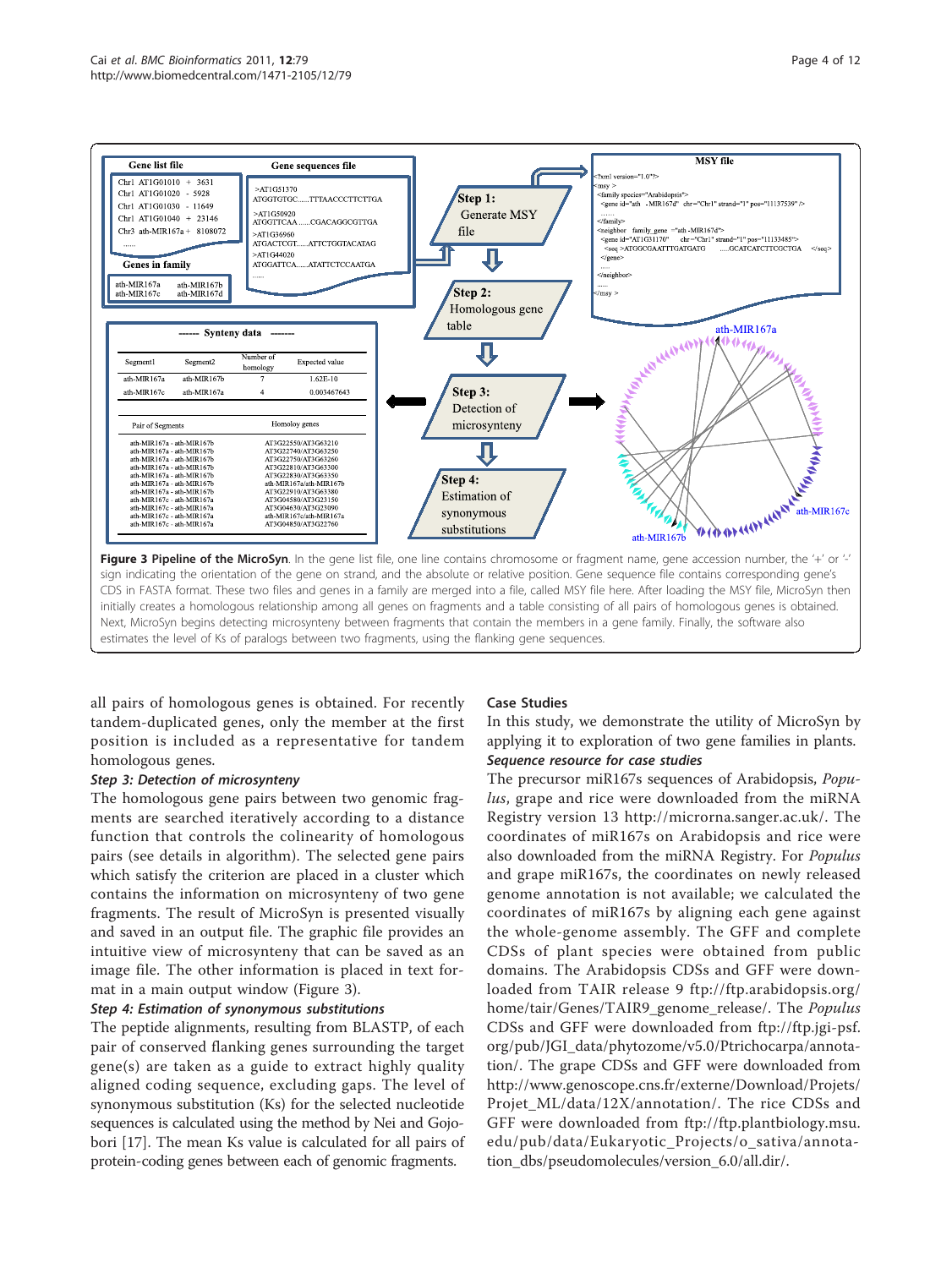A total of 39 XTH genes in Populus was identified by using the HMMER3<http://hmmer.janelia.org/> and the PF06955 Hidden Markov Model<http://pfam.wustl.edu>, with the gathering cutoff option (–cut\_ga). Multiple protein sequences then were aligned using CLUSTAL W2 [\[18](#page-12-0)] with default parameters. The neighbor jointing (NJ) phylogenetic tree and maximum likelihood (ML) tree were constructed using PHYLIP [[19](#page-12-0)] with default options. Resampling was performed using bootstrapping with replicates of 100.

#### Evolution of miR167 gene family in plants

We applied MicroSyn to study the miR167 gene family in Arabidopsis, Populus, grape and rice, four of the plant species with available whole-genome sequence. We obtained all 27 precursor miR167s sequences of Arabidopsis, Populus, grape and rice from the miRNA database<http://microrna.sanger.ac.uk/>. The information of miR167s in these four species is listed in Table 1 and was used as input to the gene list that is required by MicroSyn. The microsynteny relationship of a gene family calculated by MicroSyn is represented both in graph and text. Then the microsynteny information is

Table 1 Basic information on the miR167 families in Arabidopsis, Populus, grape and rice

| <b>Species</b> | Chromosome       | <b>Position</b> | <b>Strand</b>            | ID          |
|----------------|------------------|-----------------|--------------------------|-------------|
| Arabidopsis    | Chr1             | 11137539        | $^{+}$                   | ath-miR167d |
|                | Chr <sub>3</sub> | 1306622         | $\overline{a}$           | ath-miR167c |
|                | Chr <sub>3</sub> | 8108072         | $^{+}$                   | ath-miR167a |
|                | Chr <sub>3</sub> | 23406168        | $^{+}$                   | ath-miR167b |
| Populus        | Chr2             | 3062198         |                          | ptc-miR167a |
|                | Chr <sub>2</sub> | 3064788         |                          | ptc-miR167b |
|                | Chr <sub>5</sub> | 22458162        | $^{+}$                   | ptc-miR167c |
|                | Chr <sub>5</sub> | 22447920        | $^{+}$                   | ptc-miR167d |
|                | Chr <sub>5</sub> | 3575879         | $^{+}$                   | ptc-miR167e |
|                | Chr10            | 10015916        | $\overline{\phantom{0}}$ | ptc-miR167f |
|                | Chr8             | 10561904        | $^{+}$                   | ptc-miR167q |
|                | Chr13            | 2408396         | $^{+}$                   | ptc-miR167h |
| grape          | Chr1             | 1618504         | $^{+}$                   | vvi-miR167a |
|                | Chr14            | 7137388         | $^{+}$                   | vvi-miR167b |
|                | Chr Unk          | 7495686         | $^{+}$                   | vvi-miR167c |
|                | Chr Unk          | 7490493         | $^{+}$                   | vvi-miR167d |
|                | Chr <sub>5</sub> | 5845385         | $^{+}$                   | vvi-miR167e |
| rice           | Chr1             | 32685024        | $\overline{\phantom{0}}$ | osa-miR167j |
|                | Chr <sub>2</sub> | 3742238         | $\overline{\phantom{0}}$ | osa-miR167e |
|                | Chr3             | 3346678         | $^{+}$                   | osa-miR167q |
|                | Chr <sub>3</sub> | 30539817        | $\overline{\phantom{0}}$ | osa-miR167b |
|                | Chr <sub>3</sub> | 33123489        | $^{+}$                   | osa-miR167c |
|                | Chr <sub>6</sub> | 27673751        | $^{+}$                   | osa-miR167i |
|                | Chr7             | 4165296         | $\overline{\phantom{0}}$ | osa-miR167d |
|                | Chr10            | 14651810        | $\overline{a}$           | osa-miR167f |
|                | Chr12            | 25443203        | $^{+}$                   | osa-miR167a |
|                | Chr12            | 25447013        | $^{+}$                   | osa-miR167h |

transformed to the order of duplication events using "degree of conservation of microsynteny", a principle inspired by a previous paper [\[10](#page-12-0)]. This means that if the microsynteny between two members of a gene family is more significant, these two members evolved from a duplication event more recently.

Relationship and evolution of miR167s within Arabidopsis, Populus, grape and rice We first analyzed the relationship of miR167 genes within each species to infer gene duplication events. There are four miR167 genes in Arabidopsis. miR167a and miR167b have conserved neighboring regions; with less conserved colinear genes surrounding miR167a and miR167c and no conserved colinear genes between miR167b and miR167c (Figure [4a](#page-6-0)). MicroSyn did not detect microsynteny between miR167d and other family members. Based on the predicted syntenic relationships, Arabidopsis miR167a and miR167b appear to have evolved from a single duplication event, while miR167c existed prior to this duplication event and miR167d is an ancient gene that has no detected linkage with other miR167 genes (Figure [4b\)](#page-6-0).

Eight miR167 genes were identified in Populus. The tandemly duplicated miR167a and miR167b share substantial colinear region with the tandemly duplicated miR167c and miR167d (Figure [4c\)](#page-6-0). miR167f and miR167g share conserved synteny and microsynteny was detected between miR167e and miR167h. According to the extent of conservation within this gene family, miR167f/miR167g and miR167a/miR167b/miR167c/ miR167d arose from a duplication event, and the common ancestor of miR167f/miR167g and miR167a/ miR167b/miR167c/miR167d, might be evolved from duplication after the ancestor of miR167e/miR167h appeared (Figure [4d\)](#page-6-0).

In grape, there are five members in the miR167 family. The microsynteny between the miR167c and miR167e is extensive, followed by the miR167b and miR167e and then miR167b and miR167c (Figure [4e](#page-6-0)). Interestingly, the region around miR167a lacks detectable colinear relationship to all other miR167 genes in grape. The predicted syntenic relationships suggest that miR167c/ miR167d and miR167e arose from a recent duplication event, and that the miR167b and the ancestor of miR167c/miR167d and miR167e evolved from an ancient duplication (Figure [4f\)](#page-6-0). The region of miR167a lacks significant colinear relations to all other miR167 genes; therefore, miR167a is placed close to miR167b as an outlier (Figure [4f](#page-6-0)).

Ten miR167 genes were identified in rice. The miR167a and miR167h are tandem genes located on chromosome 12. Microsynteny was detected between 1) miR167c and miR167d, 2) miR167f and miR167g and 3) miR167e and miR167i (Figure [4g\)](#page-6-0). These gene pairs all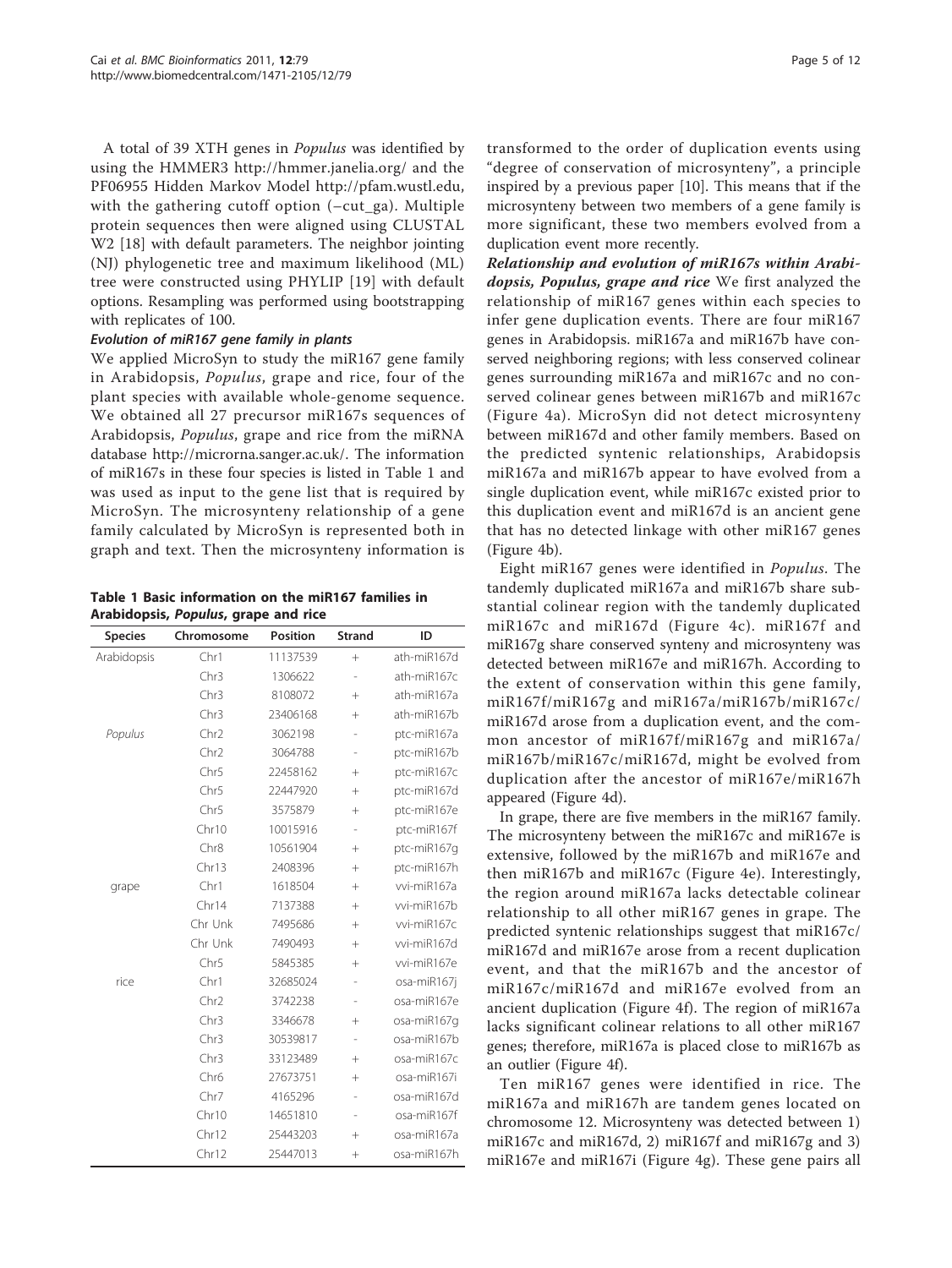<span id="page-6-0"></span>Cai et al. BMC Bioinformatics 2011, 12:79 http://www.biomedcentral.com/1471-2105/12/79



groups designated as A, B, C and D, each of which is represented by the same color. Group D miRNAs are most ancient and the colinearity found between the group D and other groups are not significant, therefore, the group D is represented by a dashed line. In rice, miR167s out of the group D are designated as group A/B/C.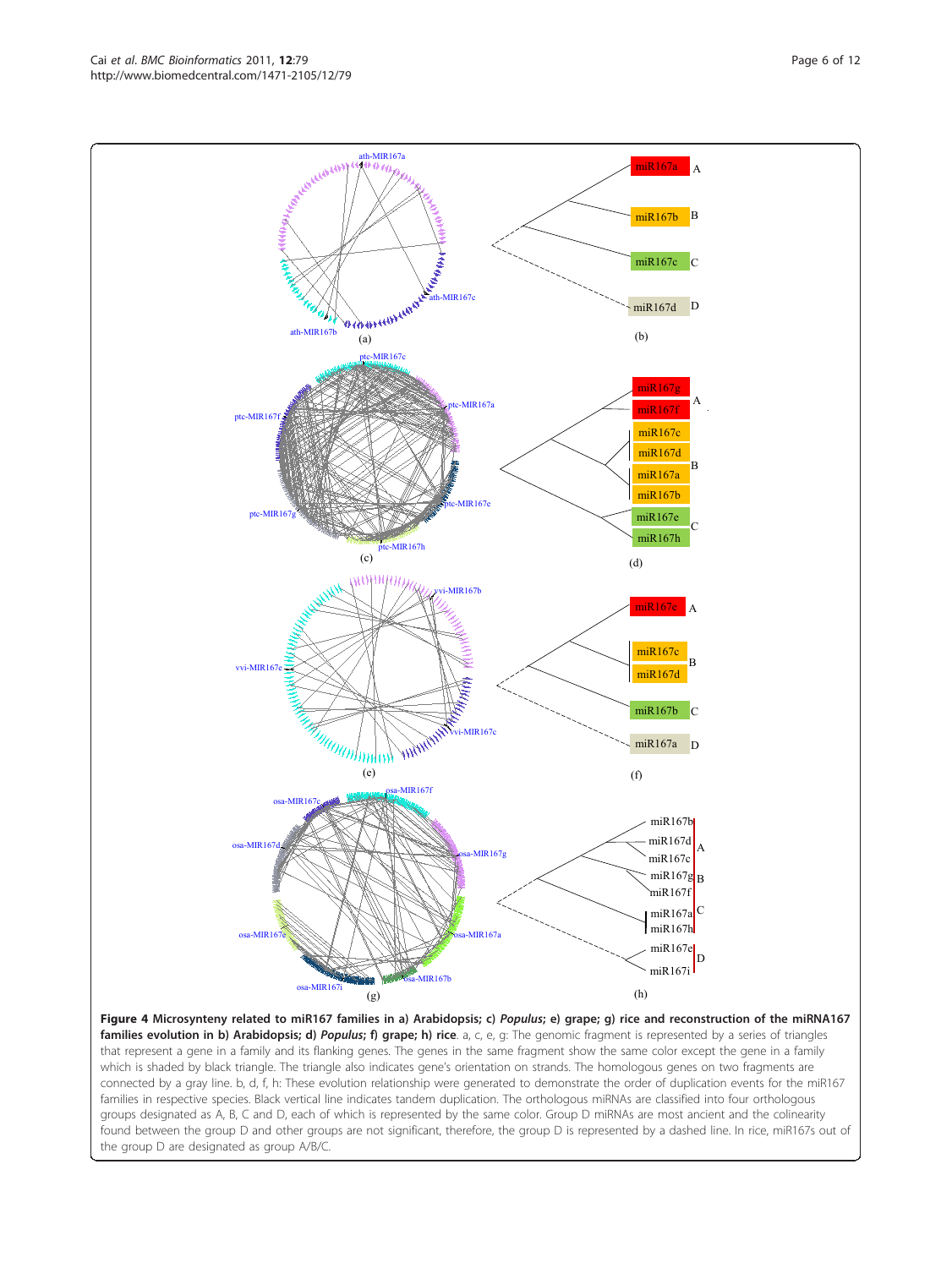<span id="page-7-0"></span>have conservative regions with miR167a. For miR167j, no conserved regions were observed. In rice, three pairs (miR167c/miR167d, miR167f/miR167g and miR167e/ miR167i) appear to have evolved from a recent duplication event as these gene pairs all have a conservative region with miR167a (Figure [4h\)](#page-6-0).

Relationship and evolution of miR167s in eudicots To clarify the relationship of miR167s across eudicots, the microsynteny of miR167 genes across Arabidopsis, Populus and grape was then examined. Four orthologous groups were predicted and are designated as A, B, C and D (Figure [4](#page-6-0); Figure 5). miR167a in Arabidopsis, miR167f and miR167g in Populus, and miR167e in grape have a conserved colinearity, and are classified into the group "A". miR167b in Arabidopsis, miR167a/miR167b/ miR167c/miR167d in Populus, and miR167c/miR167d in grape are identified as group "B". miR167c in Arabidopsis, miR167e/miR167h in Populus, and miR167b in grape are grouped as group "C". miR167d in Arabidopsis, and miR167a in grape are grouped as group "D" (Figure [4\)](#page-6-0).

It is thought that miRNA families evolved from a process of genome-wide duplication, tandem duplication and segmental duplication accompanied by post-duplication diversification, similar to the evolution process of protein-coding gene families [[10\]](#page-12-0). Here we found that the miR167 homologs appear to have arisen via gene

duplication events, which are designated as R1, R2 and R3 in this study (Figure 5). Group D appears to be most ancient and few traces of colinearity can be found between it and other groups, indicating either that it evolved via a small duplication event that did not involve surrounding genes, or that microsynteny is too ancient to be detected, or that it occurred via complete transposition and loss of its progenitor.

From the orthologous group model across three lineages and the synteny relationship within species, we presume that miR167 duplication of group C and the common ancestor of group A and B occurred at R1 and group A and B evolved at R2. The R3 duplication is only founded in Populus. The paralogs evolved from R3 duplication are located on different chromosomes (e.g., miR167f on chromosome 10, miR167g on chromosome 8), indicating that they likely arose from a whole-genome duplication event. In addition, the levels of Ks in duplicated pairs formed by R3 duplication event between mi167s range from 0.29 to 0.33 (Table [2\)](#page-8-0). Based on the Ks values of R3 duplication event using substitutions/synonymous site/year  $(1.5 \times 10^{-8})$  observed in Arabidopsis, we obtained that the R3 occurred approximate 10 million years ago (MYA). Tuskan et al. [[20](#page-12-0)] proposed that recurrent contributions of *Populus* gametes to multiple generations could slow the molecular clock in Populus, ticking at only one-sixth the



events of miR167 family in these species. a: The colinear homologous genes are linked by gray lines. The homologous relationships are obviously clustered in three groups designed A, B and C in Arabidopsis, Populus and grape. Use: ptc for Populus, ath for Arabidopsis, vvi for grape. b: The evolution relationship was generated to demonstrate the order of duplication events for the miR167 family in eudicots species. The gene duplication events are designated as R1, R2 and R3.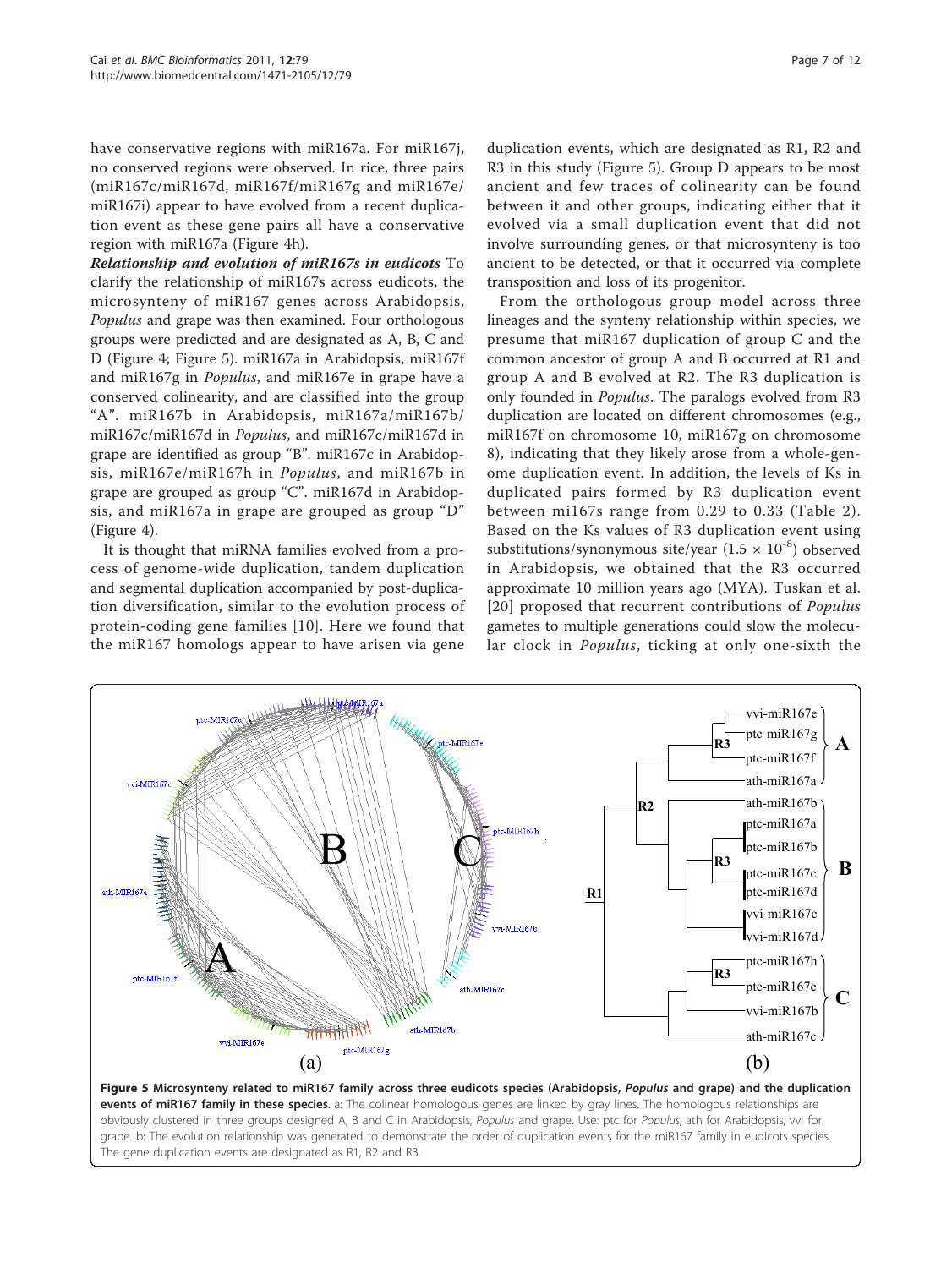<span id="page-8-0"></span>Table 2 Estimation of the mean value of Ks for flanking genes around miR167s in Arabidopsis, Populus, grape and rice

| miRNA       |             | Κs   | miRNA       |             | Κs   |
|-------------|-------------|------|-------------|-------------|------|
| ptc-miR167f | ptc-miR167q | 0.29 | ptc-miR167h | ptc-miR167a | 1.95 |
| ptc-miR167a | ptc-miR167c | 0.33 | ptc-miR167h | ptc-miR167q | 1.75 |
| ptc-miR167h | ptc-miR167e | 0.31 | ptc-miR167e | ptc-miR167q | 2.13 |
| ptc-miR167f | ptc-miR167h | 1.96 | ptc-miR167h | ptc-miR167c | 1.9  |
| ptc-miR167f | ptc-miR167c | 1.66 | ptc-miR167a | ptc-miR167e | 2.6  |
| ptc-miR167f | ptc-miR167a | 1.79 | ath-miR167a | ath-miR167h | 1.83 |
| ptc-miR167c | ptc-miR167q | 2.27 | wi-miR167b  | wi-miR167e  | 1.32 |
| ptc-miR167a | ptc-miR167q | 2.38 | vvi-miR167c | vvi-miR167e | 1.33 |
| ptc-miR167f | ptc-miR167e | 1.75 | wi-miR167b  | wi-miR167c  | 2.03 |

The mean Ks value was calculated for each homologous pair of proteincoding genes between genomic fragments containing miR167s members, for which microsynteny have been detected.

estimated rate in Populus comparing that in Arabidopsis. Using this one-sixth as correction factor, the date of R3 would have actually occurred around 60 MYA, or approximately matching to the fossil record where the salicoid duplication occurred right before separation of Populus and willow in approximately 65 MYA [[20](#page-12-0)]. So, we conclude that R3 corresponds to the salicoid duplication  $\rho$  in *Populus*. The paralogs evolved from the R2 have the high level of Ks, e.g., Ks = 1.66-1.79 in Populus and Ks = 1.83 in Arabidopsis. The orthologous relationship between Arabidopsis and Populus miR167s indicates that R2 duplication occurred prior to the split of Arabidopsis and Populus. For the grape R2 duplication, the value of Ks between homologous fragments in our study reflects some different trajectories than those in Arabidopsis and Populus. The Ks between group A (miR167e) and group B (miR167c) is 1.33 and the Ks between group A (miR167e) and group C (miR167b) is 1.32 (Table 2). There is then a paradox; that is, miR167e and miR167c and miR167e and miR167b have  $Ks = 1.3$ while miR167c and miR167b have a  $Ks = 2.03$ . The Ks related to miR167e seems to be "abnormal" compared to the Ks values of paralogous gene pairs. However, from our results based on microsynteny related to miR167, miR167e in grape obviously remains in an orthologous relationship with group A (Figure [5\)](#page-7-0). It should be noted that the whole-genome duplication events in grape are not definitively defined. Jaillon et al. [[21\]](#page-12-0) could not find evidence for a recent duplication in grape and they proposed that three ancestral genomes, resulted from an ancestral hexaploidization, contributed to the Vitis lineage. However, since many regions of the grape genome appear in triplicate, Velasco et al. [[22](#page-12-0)] proposed that after the whole-genome duplication which was shared by all eudicots (and likely by the monocots), grape might have experienced a hybridization event shortly after its divergence from the lineage

leading to Populus and Arabidopsis (see Fig. Eight of [[22](#page-12-0)]). Obviously, the microsynteny of a single miR167 family cannot be applied with confidence to validate either of these two hypotheses, though the microsynteny and the Ks values suggest that, during grape speciation, the grape miR167e might come from outside of grape species. This seems to support the notion that genome duplication in grape likely had involved a hybridization event, as Velasco et al. [[22\]](#page-12-0) suggested.

Relationship and evolution of miR167s between monocots and eudicots We used the miR167s in rice to search conserved regions in the genomes of Arabidopsis, Populus and grape to study the relationship of the miR167s between monocots and eudicots. With the inclusion of rice, it was difficult to classify A, B, C and D groups unambiguously to the groups in Arabidopsis, Populus and grape (Additional file [1](#page-11-0): Supplemental Fig. S1-S3). Nevertheless, miR167e and miR167i appear to be the most ancient and are classified into group D; other miR167s in rice can only be roughly grouped as a composite "ABC" group. Although miR167d in Arabidopsis and miR167a in grape are likely ancient, weak microsynteny is detected with miR167e in rice and is thus grouped as group D. It has been well documented that the second whole-genome duplication event in rice occurred about 70 MYA, after the divergence of monocots and eudicots [\[23\]](#page-12-0). It has also been reported that colinear orthologs between monocots (rice) and the eudicots comprise only ~15% of rice genes distributed over about half of the genome [[3\]](#page-12-0). In this study, it was also challenging to infer the contribution of this recent duplication to the miR167 duplication events, for that reason the orthologous correlation of miR167s in rice to group A, B or C in eudicots is unclear.

## Verification of the phylogenetic tree of a protein-coding gene family

Since miRNA genes are very short in sequences by themselves to be used for constructing the phylogenetic trees, microsyntenies among/between their pre-miRNA genes are highly valuable in referring their evolutionary relationships. In using traditional phylogenetic tree to infer the member relationships, low bootstrap values (less than 60%) in some nodes are frequently observed, which suggests the low confidence in placing those gene members in those nodes. We used the XTH family in Populus as the test case for the reasons that it is not only an ancient gene family involved in cell wall biosynthesis (assumably appeared as early as vascular plants appeared), but also has undergone moderate gene expansion, therefore, enabling us to follow the evolutionary history.

We firstly constructed the phylogenetic tree of 39 XTH genes in *Populus* using ML and NJ methods. In the process of building phylogenetic trees, the sequences were resampled to test their statistical significance using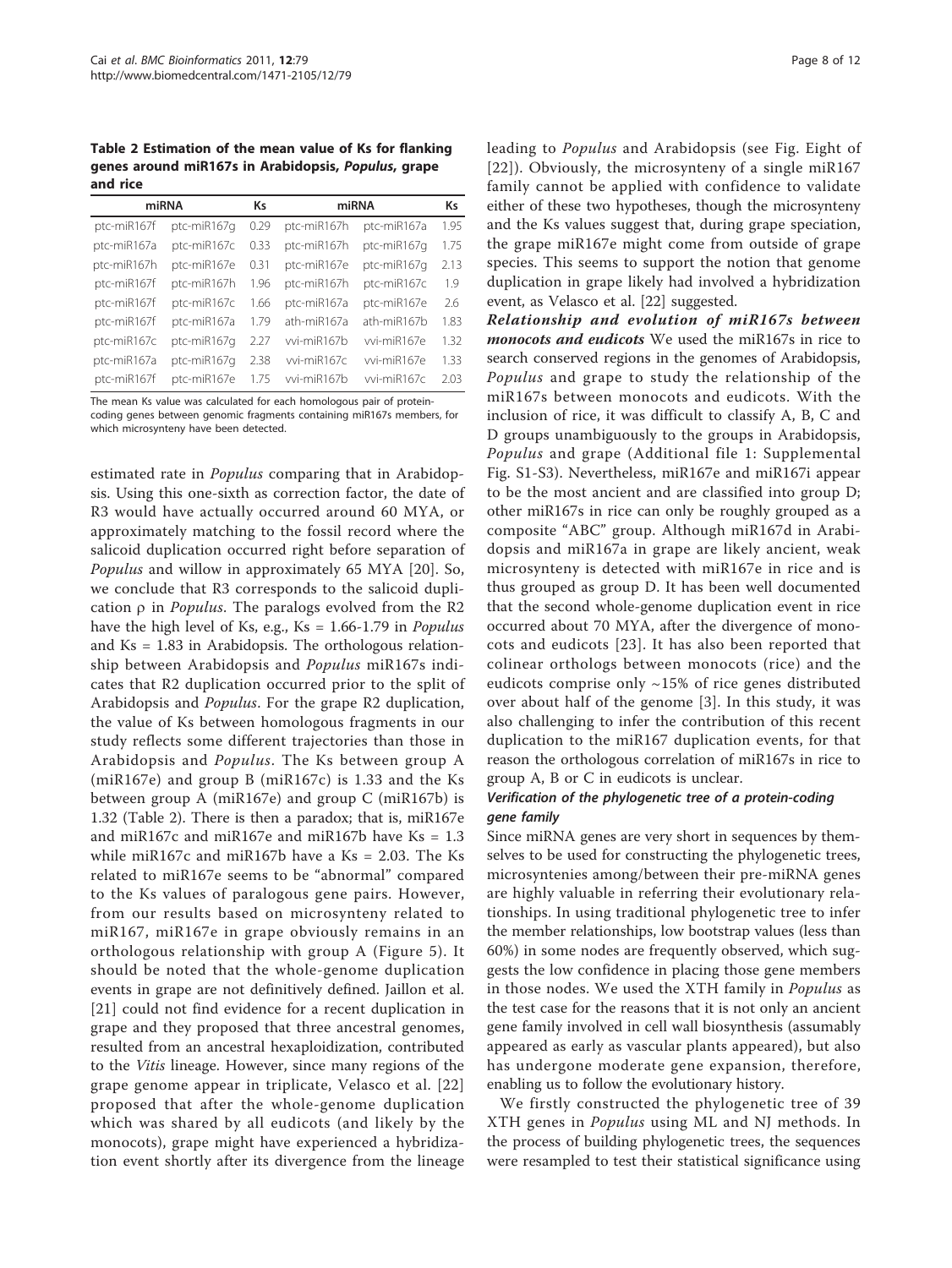bootstrapping. To verify reliability of the phylogenetic trees representing phylogenetic predictions, the discrepancy in the two obtained phylogenetic trees and the branches with low bootstrap values (< 60%) were selected for searching their microsyntenies by MicroSyn. Initially, the phylogenetic analysis indicated that XTH gene family from Populus consists of four subfamilies of more closely related sequences, named here subfamily I (20 genes), II (3 genes), III (5 genes), IV (5 genes), and V (3 genes) (Figure [6,](#page-10-0) Additional file [1:](#page-11-0) Supplemental Fig. S4). In subfamily I, POPTR\_0011s02980 has a bootstrap value 46 and 34 in NJ and ML trees, respectively, but POPTR\_0011s02980 has a significant microsynteny with POPTR\_0002s06130 in subfamily I; the bootstrap value between POPTR\_0013s00710 and POPTR\_0005s00900 is 39, and the microsynteny between them was detected (8e-31) (Additional file [1:](#page-11-0) Supplemental Table S1). It suggests that POPTR\_0011s02980 and POPTR\_0013s00710 belong to the subfamily I although with a low statistic support in bootstrap test. In two phylogenetic trees, POPTR\_0007s14570 and POPTR\_0009s08710 have different topology and low bootstrap values; the microsynteny between these two genes and other members in the five subfamilies were not detected, so these two genes cannot be assigned to any of the four groups. However, the microsynteny between these two genes is significant (1.7e-10), indicating that they are able to be classified into one subfamily, which has a week relationship with other four subfamilies, so we named it subfamily VI here (Figure [7\)](#page-11-0). ML analysis shows that POPTR\_0002s24570 is adjacent to subfamily II with a bootstrap value of 28, however, in the NJ tree, POPTR\_0002s24570 is close to subfamily I or III. The MicroSyn analysis shows that POPTR\_0002s24570 has a significant microsynteny with the POPTR\_ 0006s18560 that is in subfamily I. It indicates that POPTR\_0002s24570 belongs to subfamily I. In addition, POPTR\_0014s11030, a member in subfamily IV, has significant microsyntenies with some genes in subfamily I, such as POPTR\_0013s00710, POPTR\_0018s10320, POPTR\_0018s10330 and POPTR\_ 0005s00900, suggesting that subfamily IV may have a closer relationship with subfamily I than with other subfamilies. For subfamily V, although the three members (POPTR 0006s12480, POPTR 0016s10740, and POPTR 0009s0121) are not in a monophyletic clade, the microsyntenies among them are significant, so we classified the three genes into a subfamily. These results demonstrated that MicroSyn can be applied to validating/correcting/adjusting the evolutionary relationships in poorly supported nodes in traditional phylogenetic trees.

## **Discussion**

## Comparison of MicroSyn with existing tools

The current tools related to synteny analysis include i-ADhoRe [\[14](#page-12-0)], DAGChainer [\[24](#page-12-0)], DiagHunter [[25\]](#page-12-0), FISH

[[26](#page-12-0)], Cinteny [\[27](#page-12-0)], Osfinder [[28\]](#page-12-0), OrthoClusterDB [\[29](#page-12-0)], SyntenyTracker [\[30\]](#page-12-0), Satsuma [[31](#page-12-0)], etc. In these tools, the target of analysis is conservative regions within or across species. If researchers are interested in the synteny relationship between regions that contain members in a gene family, they must extract all flanking regions of the genes of interest as the import data. A browserbased tool PLAZA Synteny plot [http://bioinformatics.](http://bioinformatics.psb.ugent.be/plaza_v1/synteny/index) [psb.ugent.be/plaza\\_v1/synteny/index](http://bioinformatics.psb.ugent.be/plaza_v1/synteny/index) reports the local gene organization for homologous genes within a family [[15\]](#page-12-0). PLAZA Synteny plot presents some pre-computed information on the local gene organization of all homologs of that family. Users are allowed to choose three sets of window size (5, 10 or 15 genes), number of genes around the locus, to query the homologous relationship within a selected gene family. In comparison, MicroSyn is a stand-alone desktop software running in a GUI environment and is more flexible. User can use the family of interest that is not pre-computed in web-based databases, while other online tools are still limited by network latency and the load caused by simultaneous query of concurrent users. In MicroSyn, the window size or number of flanking genes around a member of a gene family is not fixed but can be set by the user, and other parameters of searching are also allowed to be defined by users. Before starting microsynteny detection, parameter settings are defined via user inputs. These inputs include 1) window size - the maximum number of adjacent genes that are allowed in the search on each gene list, 2) tandem gap size - the maximum number of genes allowed to be existed between two tandem homologous genes defined in the study, 3) homologous pairsminimum number of homologous gene pairs in a detected microsynteny, and 4) expected threshold value - the maximum probability of a microsynteny estimate generated by chance. These parameters are used to customize the search results. In the two examples, the parameters were set as follows: window size of 100 genes, tandem gap value of 2, expected threshold value cut off of 0.01, and 3 homologous pairs to define a syntenic segment. For the window size, we suggest users to choose a value > 30 genes, because a too small window size will decrease the sensitivity.

#### Application in two examples

For miR167 we only considered the conserved synteny of miR167s intra- and inter-species without using the gene sequences themselves to successfully infer the duplication events of this gene family in plants. This was particularly successful in eudicots, where the microsynteny of miR167s can not only be used to infer the relationships within one species (relationship and evolution resulted from genome or gene duplication), but also be used to infer the orthologous relationships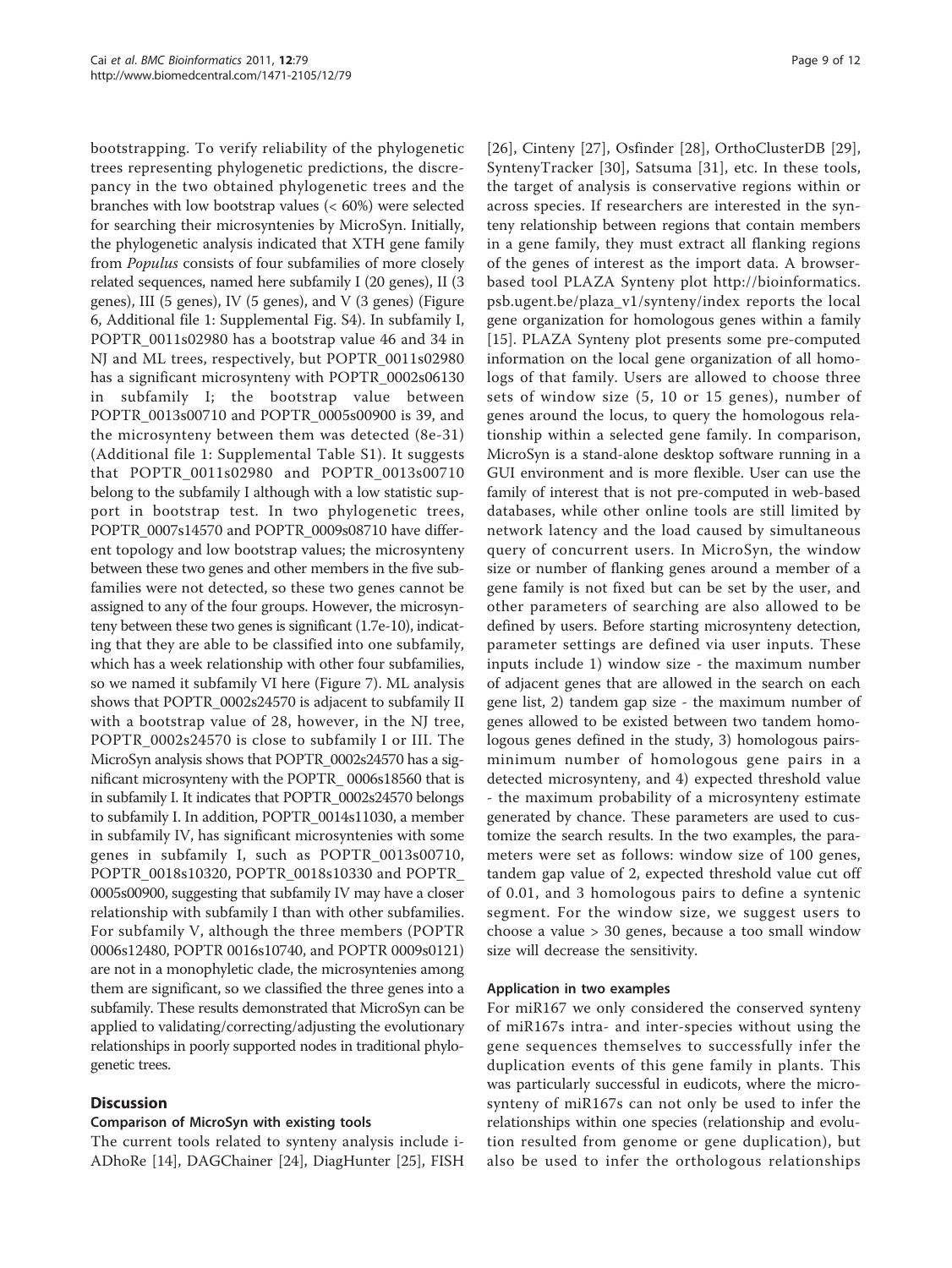Figure 6 Phylogenetic tree of 39 XTH genes from Populus. The tree was constructed using the maximum likelihood method, and the bootstrap values were showed. Branches with <60% bootstrap values in this tree and another NJ tree (Additional file [1:](#page-11-0) Supplemental Fig. S4) were marked with red. The genes of subfamily V are colored by blue.

<span id="page-10-0"></span>

POPTR 0009s08710 POPTR 0011s02990 POPTR 0011s02980 POPTR 0002s23730 POPTR 0014s14310 POPTR 1065s00210 POPTR 0005s22300 POPTR 1795s00200 POPTR 0002s06130 POPTR 0002s06120 POPTR 0013s00710

35

99

 $\overline{34}$  $Q<sub>7</sub>$ 

50

99

 $44\,$ 

 $34$ 

58

48

POPTR 0009s01210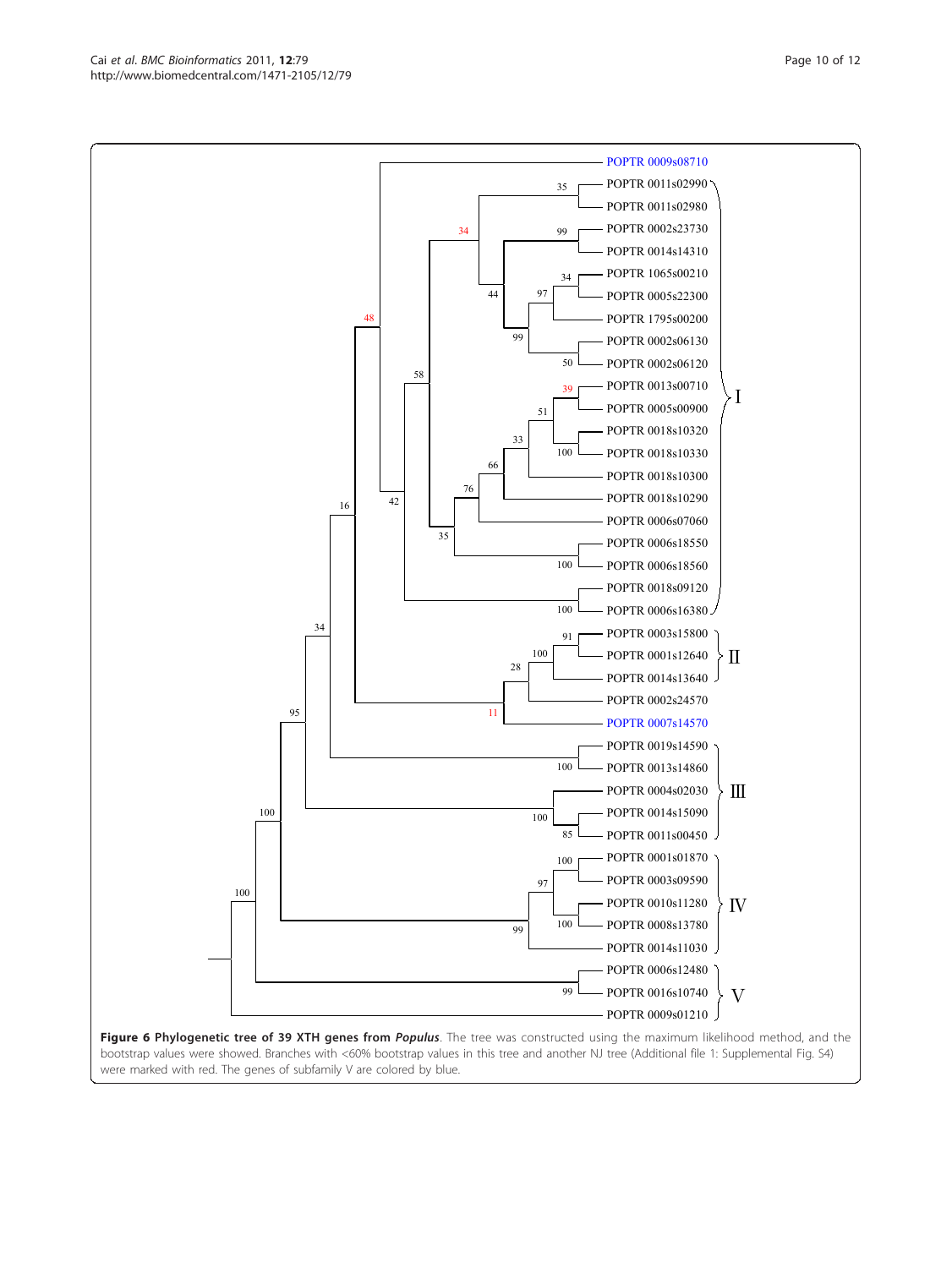# <span id="page-11-0"></span>POPTR\_0007s14570 POPTR\_0009s08710 Figure 7 Microsynteny related to two XTH genes, POPTR\_0007s14570 and POPTR\_0009s08710 in Populus. Triangles represent genes in a

family and their flanking genes. The homologous genes on two fragments are connected by a gray line.

between and among the species (Arabidopsis, Populus and grape). A less definite inference between monocots and eudicots using microsynteny and colinearity was reasonable and possibly due to the far divergence of monocots and eudicots [[3\]](#page-12-0). However, the user-friendly MicroSyn software has been proven to be a new means to study the evolution of gene family among moderately diverged species. We also applied MicroSyn to validate/ adjust the evolutionary relationship in the questionable nodes (with low bootstrap values) in traditional phylogenetic trees, such as ML or NJ trees, of a protein-coding gene family, the XTH gene family. Based on the phylogenetic tree of the XTH family constructed by traditional methods using their amino acid sequence homologies, the microsynteny between each pair of members can be easily obtained by using the MicroSyn software. In several poorly supported branches/nodes, the microsynteny can be useful to further check or modify the phylogenetic tree.

#### Limitations of MicroSyn

MicroSyn is suitable for the analysis of a small or medium size of gene family. If a large set of sequences need to be analyzed, it is better to decrease the window size. Choosing a smaller window size will cause smaller region to be searched for the colinearity between genomic segments. The larger size of flanking region, the greater chance that a synteny will be found. In essence, when a larger widow size is set, the sensitivity is increased while the probability of Random-access memory (RAM) overflows is also increased. By modulating the window size, users can find the best balance of precision and performance that best suits his or her needs. In this study, the two examples were performed on a 2.8 GHz Intel Pentium 4 CPU and 4G RAM based PC with Windows XP operating system. For the XTH family, the window size of flanking genes is set as 100 and the process of detecting cost 7 minutes.

Microsynteny between two members of a gene family is calculated from their flanking genes. If the flanking regions contain assembly errors, gaps or annotation errors, the microsynteny should be artificial. So users should be cautious about it.

#### Conclusions

In this study, we took advantages of newly available whole genome resources, and developed a program, MicroSyn, a semi-automated tool, to provide an additional valuable means to address the problem intrinsic in the computational methods and sequence qualities themselves in gene family analysis. MicroSyn is particularly useful for identification of conserved synteny among regions surrounding genes in a gene family. This tool can facilitate research related to defining the genome evolution and gene duplication events within a gene family that have led to the extant gene catalog. We demonstrated the utility of this software in the case study of miR167, a miRNA gene family whose evolutionary relationship cannot be inferred based on the traditional phylogenetic tree analysis due to short conserved sequences of these miRNAs. We also demonstrated that MicroSyn can be used to validate or correct the evolutionary relationships in poorly supported nodes in traditional phylogenetic trees.

We plan to continue improving the facility of operation, based on user-feedbacks. In the future, more sophisticated modules, such as automatic tree reconstruction based on the microsynteny information between members of a gene family using some more sophisticated methods. MicroSyn is now implemented in C# on Windows platform. We also plan to produce Mac or Linux versions, since most genomic scientists use these operating systems.

#### Availability and requirements

Project name: MicroSyn Project home page:<http://fcsb.njau.edu.cn/microsyn> Operating system(s): Windows Programming language: C# Requirements: .net framework on Windows

#### Additional material

[Additional file 1: F](http://www.biomedcentral.com/content/supplementary/1471-2105-12-79-S1.PDF)igure S1 - Microsynteny related to miR167 families between Arabidopsis and rice. Figure S2 - Microsynteny related to miR167 families between Populus and rice. Figure S3 - Microsynteny related to miR167 families between grape and rice. Figure S4 -